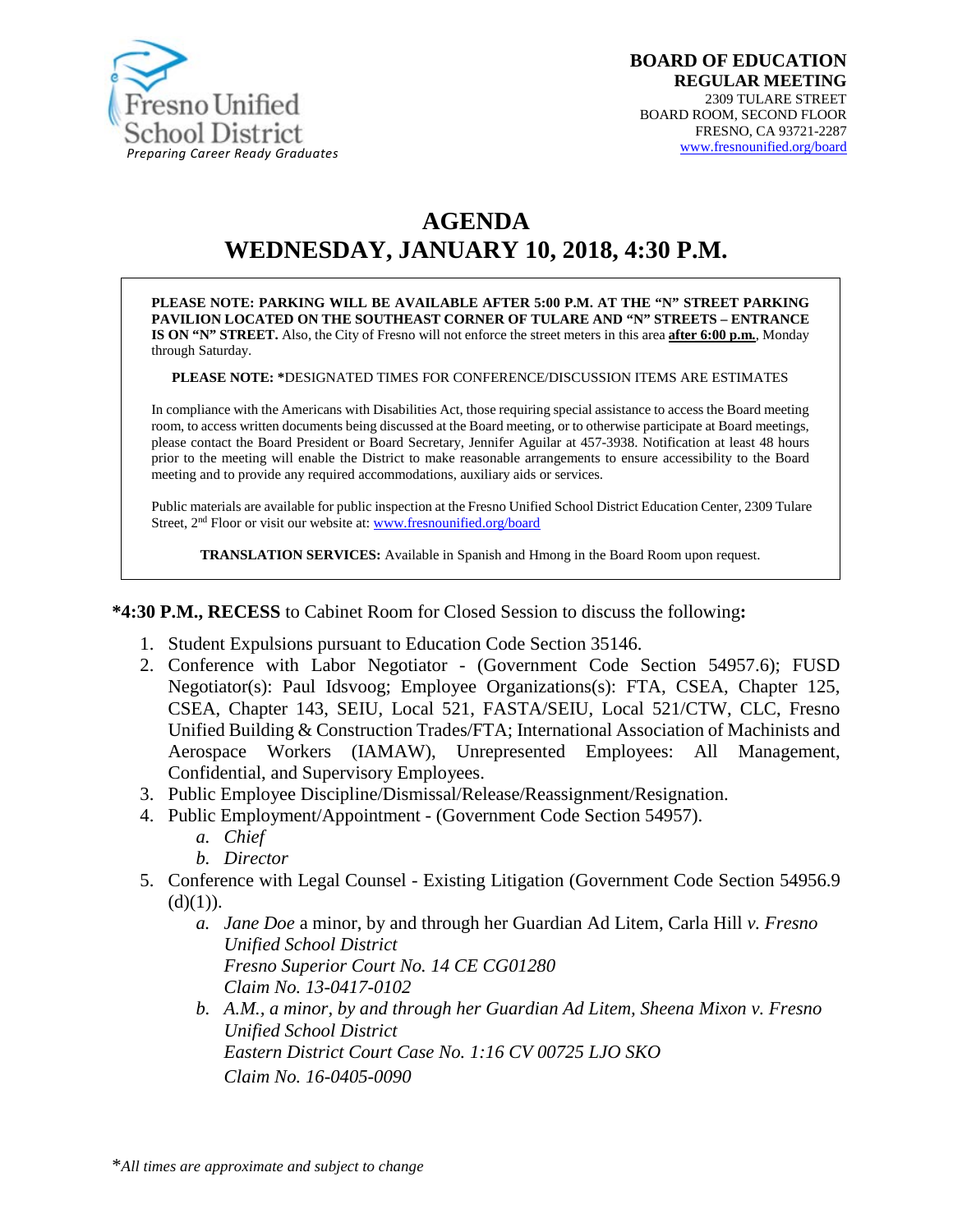- 6. Conference with Legal Counsel Anticipated/Pending/Threatened Litigation (Government Code Section 54956.9(d)(2)).
	- *a. Potential Case: One (1)*
	- *b. Darlene Melander-Ellis v. Fresno Unified Workers' Compensation Fresno Unified Case No. 2016-0858*
	- *c. Jose Ortiz v. Fresno Unified Workers' Compensation Fresno Unified Case No. 2013-0814*

**5:30 P.M., RECONVENE** and report action taken during Closed Session, if any.

### **PLEDGE OF ALLEGIANCE**

Sabrina Smith, a parent that have had a positive impact at Kratt Elementary will lead the flag salute.

### **APPROVE Minutes**

Included in the Board binders are the draft minutes for the September 27, 2017 Regular Meeting and October 2, 2017 Special Board Meeting. The Superintendent recommends approval. Contact person: Robert G. Nelson, telephone 457-3884.

### **RECOGNIZE The Fresno Unified District Athletics Fall Sports Section Champions for the 2017/18 School Year**

Edison High School Water Polo Team – CIF Central Section Division III Valley Champions

### **HEAR Reports from Student Board Representatives**

An opportunity is provided to hear comments/reports from Student Board Representatives from Duncan High School. Contact person: Kim Mecum, telephone 457-3731.

### **HEAR Report from Superintendent**

ALL CONSENT AGENDA items are considered to be routine by the Board of Education and will be enacted by one motion. There will be no separate discussion of items unless a Board member so requests, in which event, the item(s) will be considered following approval of the Consent Agenda.

# **A. CONSENT AGENDA**

### **A-1, APPROVE Personnel List**

Included in the Board binders is the Personnel List, Appendix A, as submitted. The Superintendent recommends approval. Contact person: Paul Idsvoog, telephone 457-3548.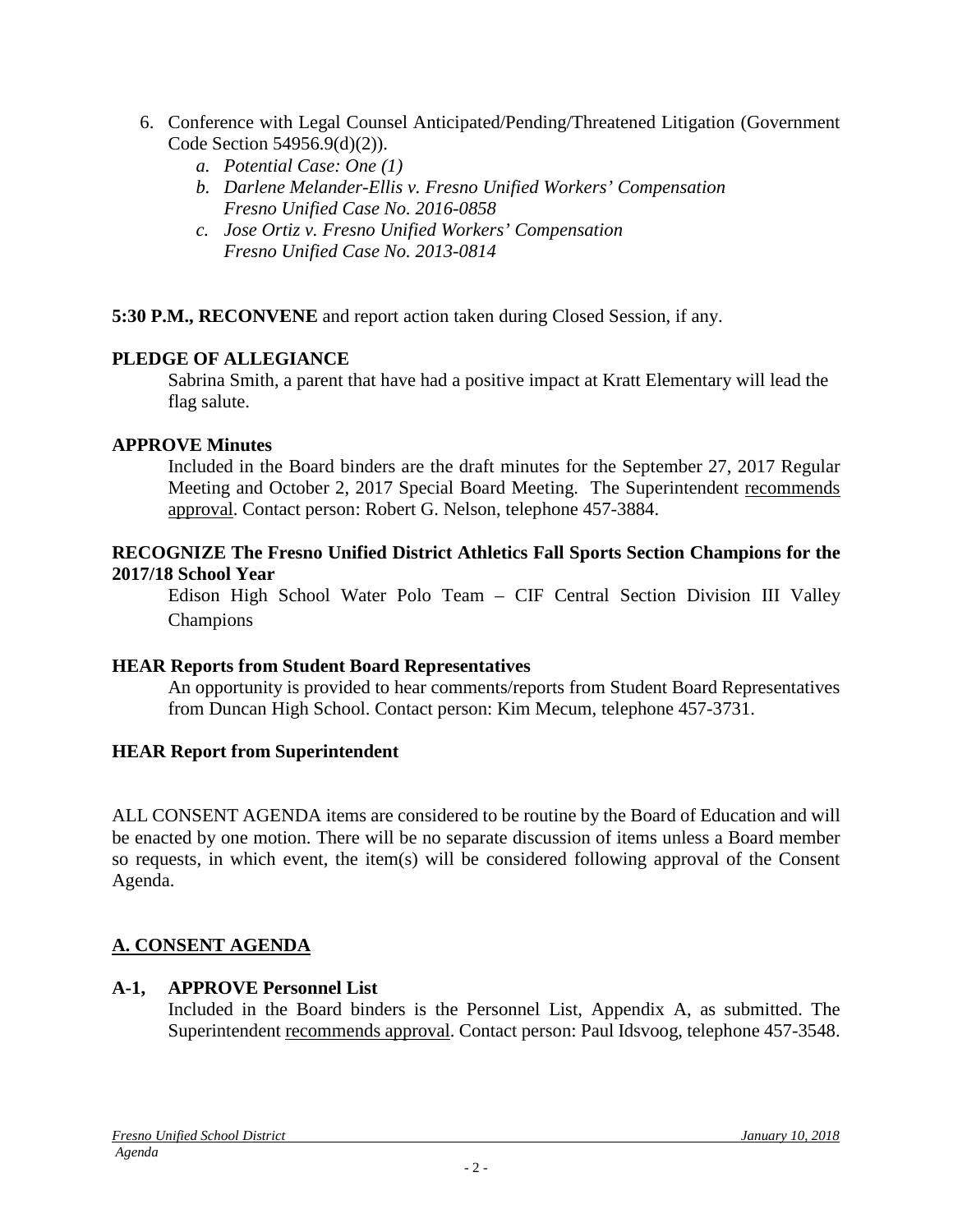### **A. CONSENT AGENDA** - *continued*

**A-2, ADOPT Findings of Fact and Recommendations of District Administrative Board** The Board of Education received and considered the Findings of Fact and Recommendations of District Administrative Panels resulting from hearings on expulsion and readmittance cases conducted during the period since the December 13, 2017 Regular Board meeting. The Superintendent recommends adoption. Contact person: Kim Mecum, telephone 457-3731.

### **A-3, ADOPT Resolutions Delineating Authorized District Agents to Sign on Behalf of Fresno Unified School District**

Included in the Board binders is Resolution 17-14 through 17-33 presented for adoption to update authorized officials to sign various business transactions on behalf of Fresno Unified School District. These resolutions will be effective for the period beginning January 10, 2018, until revoked or superseded. The Superintendent recommends adoption. Fiscal impact: There is no fiscal impact to the district. Contact person: Ruth F. Quinto. Telephone 457-6226.

### **A-4, APPROVE Agreement with County of Fresno for a Deputy Sheriff at Wawona Middle School**

Included in the Board binders and recommended for approval is an agreement with the County of Fresno to place a Deputy Sheriff at Wawona Middle School to provide a law enforcement presence. The Deputy's duties will include intervention, prevention, education and enforcement, similar to a Student Neighborhood Resource Officer at other middle school campuses. Wawona is located in the County of Fresno, and therefore the law enforcement jurisdiction is the Fresno County Sheriff's Office. The term of the contract will be January 23, 2018 to June 30, 2018, at a cost not to exceed \$93,685 unless there are additional services for special events. The Superintendent recommends approval. Fiscal impact: \$93,685 is available in the General Fund. Contact person: Karin Temple, telephone 457-3134.

# **A-5, RATIFY Purchase Orders from October 1, 2017 through October 31, 2017**

Included in the Board binders is information on purchase orders issued from October 1, 2017, through October 31, 2017. Purchase orders for \$10,000 or more are presented first, followed by purchase orders for less than \$10,000. A list of purchase orders issued for Associated Student Body (ASB) accounts is also provided. The Superintendent recommends ratification. Fiscal impact: Funding is noted on the attached pages. Contact person: Karin Tempe, telephone 457-3134.

# **END OF CONSENT AGENDA (ROLL CALL VOTE)**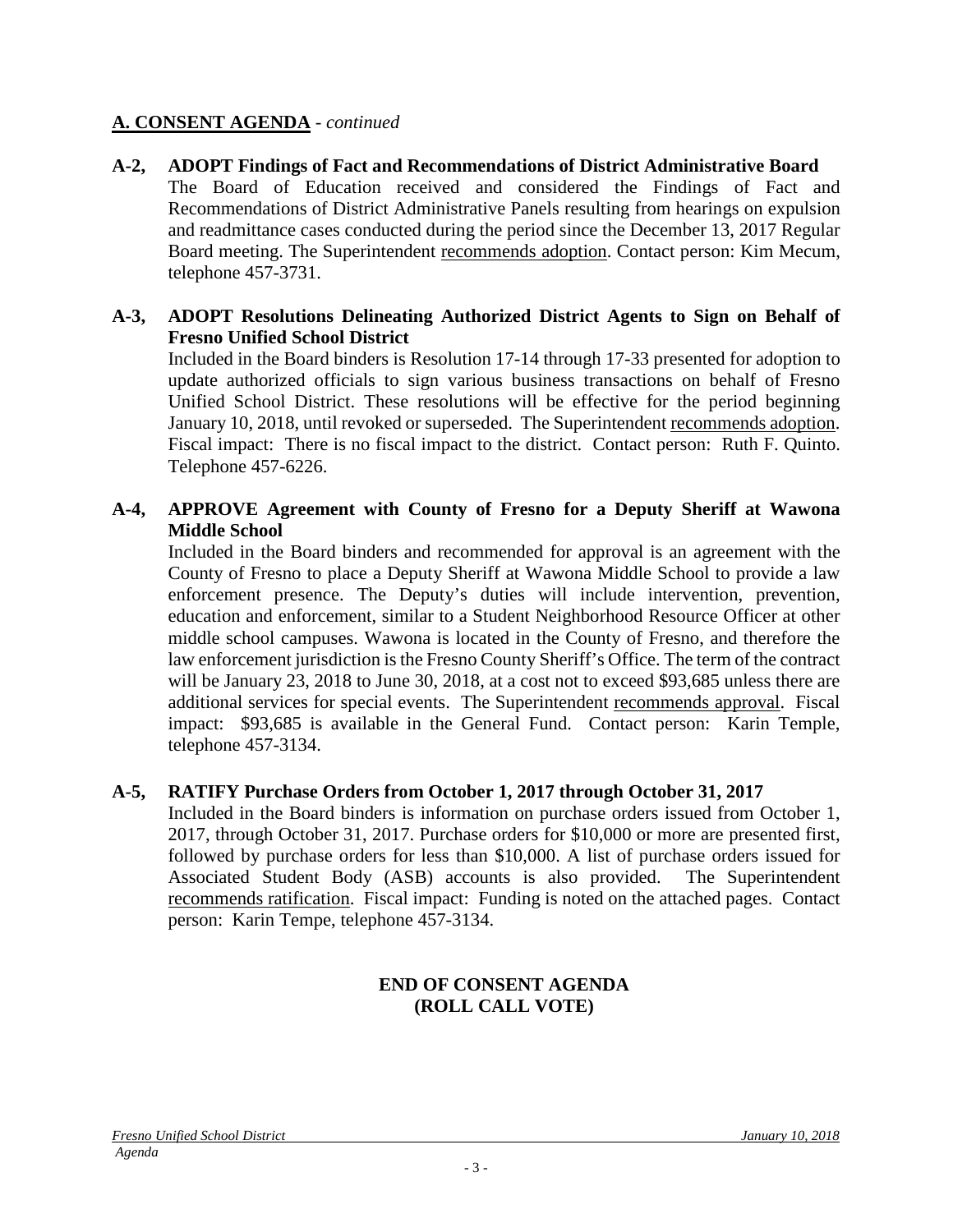# **UNSCHEDULED ORAL COMMUNICATIONS**

Individuals who wish to address the Board on topics within the Board's subject matter jurisdiction, but **not** listed on this agenda may do so at this time. While all time limitations are at the discretion of the Board President, generally members of the public will be limited to a maximum of three (3) minutes per speaker for a total of thirty (30) minutes of public comment as designated on this agenda. Any individual who has not had an opportunity to address the Board during this initial thirty (30) minute period may do so at the end of the meeting after the Board has addressed all remaining items on this agenda. Individuals with questions on school district issues may submit them in writing. The Board will automatically refer to the Superintendent any formal requests that are brought before them at this time. The appropriate staff member will furnish answers to questions. Please note that if you wish to address the Board on an agenda item, you should do so when that specific item is called.

# **B. CONFERENCE/DISCUSSION AGENDA**

# **6:00 P.M.**

**B-6, OPPORTUNITY for Public Disclosure and RATIFICATION of the 2016-2019 Negotiated Collective Bargaining Agreement between Fresno Unified School District and International Association of Machinists and Aerospace Workers (IAM&AW) -** In accordance with Government Code 3547.5, all major provisions of collective bargaining agreements are to be presented at a public meeting of the public school employer before the employer enters into written agreement with an exclusive representative. Included in the Board binders is a copy of the tentative agreement (TA) between Fresno Unified School District and International Association of Machinists and Aerospace Workers (IAM&AW). The Superintendent recommends ratification. Fiscal impact: The estimated cost is included in the disclosure of the collective bargaining agreement. Contact person: Paul Idsvoog, telephone 457-3548.

# **6:05 P.M.**

### **B-7, PRESENT, DISCUSS and TAKE ACTION on Bid Protests Regarding Bid E20005 for Wide Area Network Services Dark Fiber and Lit Fiber Options**

Prior to the board meeting the Board will receive a binder of documentation relevant to protests from bidders AT&T and CVIN, LLC, dba Vast Networks ("Vast Networks") regarding the award of Bid E20005 for Wide Area Network connections. Consistent with the District's Formal Bid Protest Procedure, these two bidders filed separate protests with the Executive Director of Purchasing, with AT&T challenging staff's determination finding AT&T's bid to be nonresponsive, and Vast Networks challenging staff's determination finding the winning bidder Conterra Wireless Broadband, LLC, dba Conterra Broadband Services LLC ("Conterra") to be a responsible bidder.

The Executive Director was unable to resolve these protests and they moved to the Superintendent's level, where they were reviewed by the Superintendent's designee, Gina Spade, of Broadband Legal Strategies. Ms. Spade rejected the arguments presented by AT&T and Vast Networks, concluding instead that District staff was correct in finding AT&T's bid nonresponsive and in recommending that the award be made to Conterra as